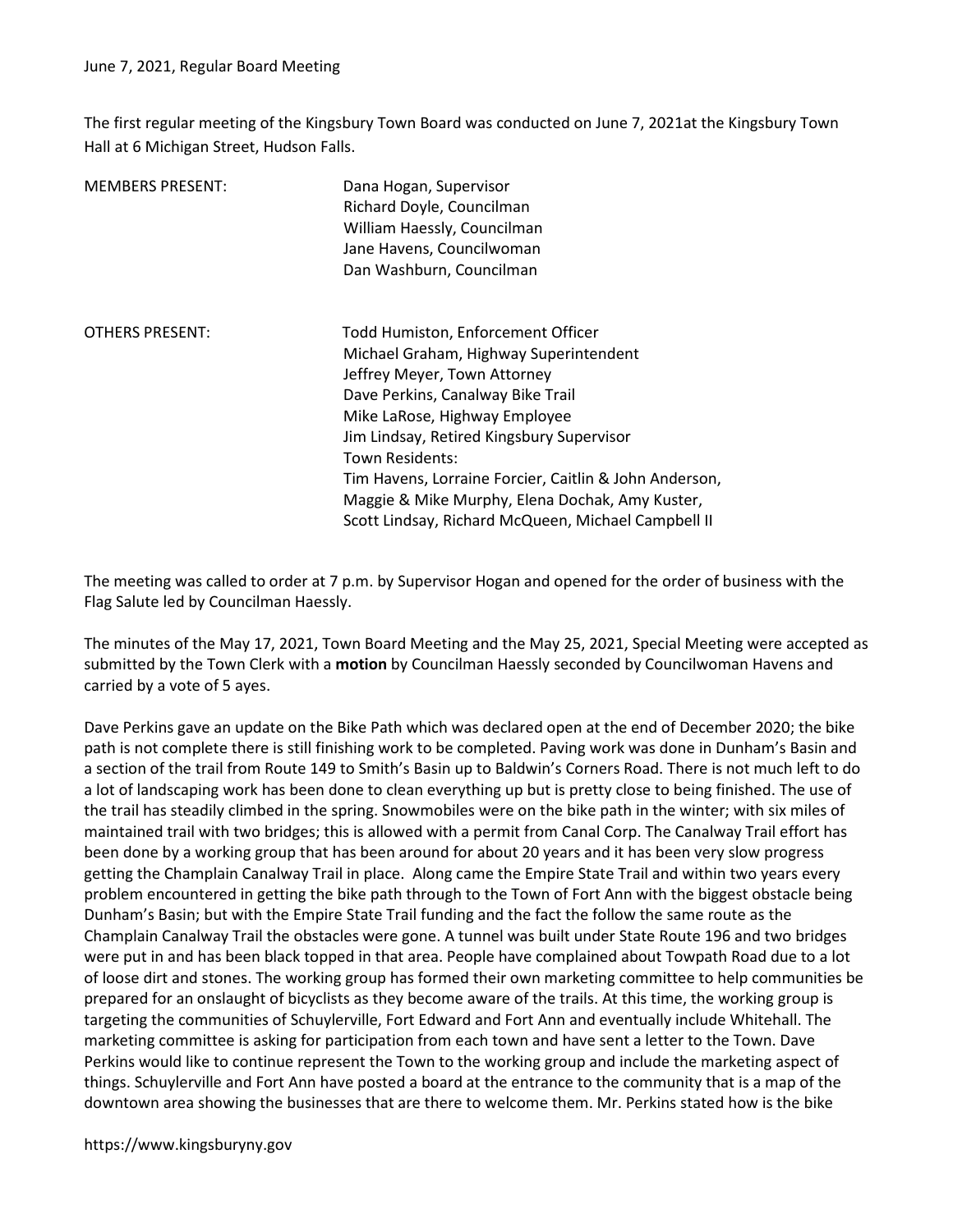path going to benefit Kingsbury and Hudson Falls. Hudson Falls is a distance away from the Champlain Canalway Trail and the only link is through the Feeder Canal. There is a project with the Glens Falls Transportation Council to come up with signage possibilities to put down by the T, where the canal meets the Champlain Canalway Trail, so people will know you can turn left and go to Hudson Falls. The trail goes by an ice cream shop, but there are other businesses that may want the bicyclists to go to them. That will be part of the marketing and hopefully the Town and the Village have input to the working committee. The working committee would like to make the communities bike friendly.

Resident John Anderson, a resident of Smith's Basin, stated there has been an increased presence of individuals that are suspicious. The bike trail is great but may bring a lot of uninvited people and should be on the radar. Supervisor Hogan will contact Sheriff Jeff Murphy and request they increase patrols in the area and hopefully this will alleviate some of the concerns. Mr. Anderson stated he always thought the bike trail would invite bad news; he knows personally through law enforcement that a lot of drugs are coming down the pathway from New York City. Supervisor Hogan asked Mr. Anderson to share the name of the law enforcement officer. Mr. Anderson would not share the name of the law enforcement officer.

Supervisor Hogan asked Dave Perkins if there were any afterhours limitations on the bike trails. Mr. Perkins stated he is not aware of any time restrictions for people walking or biking but once it gets dark there is no reason for anyone to be on the trails. Supervisor Hogan asked if the Empire State Trails had any restrictions; Mr. Perkins does not recall seeing any restrictions.

Mr. Perkins stated the construction company working on the bike trail has had stuff stolen and hopefully when they are done there will be no attraction.

Mr. Anderson suggested signage to indicate use of the trail from dawn to dusk. Supervisor Hogan will contact the Empire State Trail to see if there is signage; he has seen them elsewhere.

Mr. Campbell stated there are people coming from Albany that are transporting drugs; Supervisor Hogan stated allegedly. Mr. Campbell stated someone should be there. Supervisor Hogan stated he will make some phone calls to see if the issue could be addressed.

Attorney Meyer stated the Empire State Trail is open from dawn to dusk, he is not certain if there are any signs. Highway Superintendent Michael Graham will contact Jeremy DuPont to see if signs could be put up on the bike trail.

Councilman Washburn asked Mr. Perkins if there was any projection as to how many bicyclists will be using the bike trail. Mr. Perkins stated they expected 70,000 annually not knowing how long it would take to reach that number. The numbers would not be that impressive right now because nobody knows about it.

Supervisor Hogan thanked Dave Perkins for the update on the bike trail and appreciates the work he did to get the path.

Jim Lindsay asked about the status of the path from Fort Ann to Whitehall. Mr. Perkins it is designated by the Empire State Trail to follow Clay Hill Road, Dewey Bridge Road for a short distance, South Quarry Road then a new trail was opened across Great Meadow Prison to North Quarry Road then into Comstock out to Route 4, then Route 4 all the way to Canada. Eventually it will go into the Village of Whitehall; there is a grant study being done at the County to get a trail shovel ready from Comstock to Whitehall.

Michael Campbell asked if the trail could be made accessible to four-wheelers and side by sides, four strokes only. Supervisor Hogan stated this has already been asked but we would have to rely on local law enforcement to enforce it.

Supervisor has picked out names for appointments to the Right to Farm Law Grievance Committee. The Town of Kingsbury has a Right to Farm Law which requires a Grievance Committee to address grievances in the Town. The committee must consist of 2 farmers, 1 Ag business owner, 1 Town Board member and one at large member. He proposed the following: Farmers - James Lindsay and Denise Dickinson; Ag businessman – Tim Havens; Town Board Member – Bill Haessly and at large member Lisa Catalfamo Flores. A motion by Councilman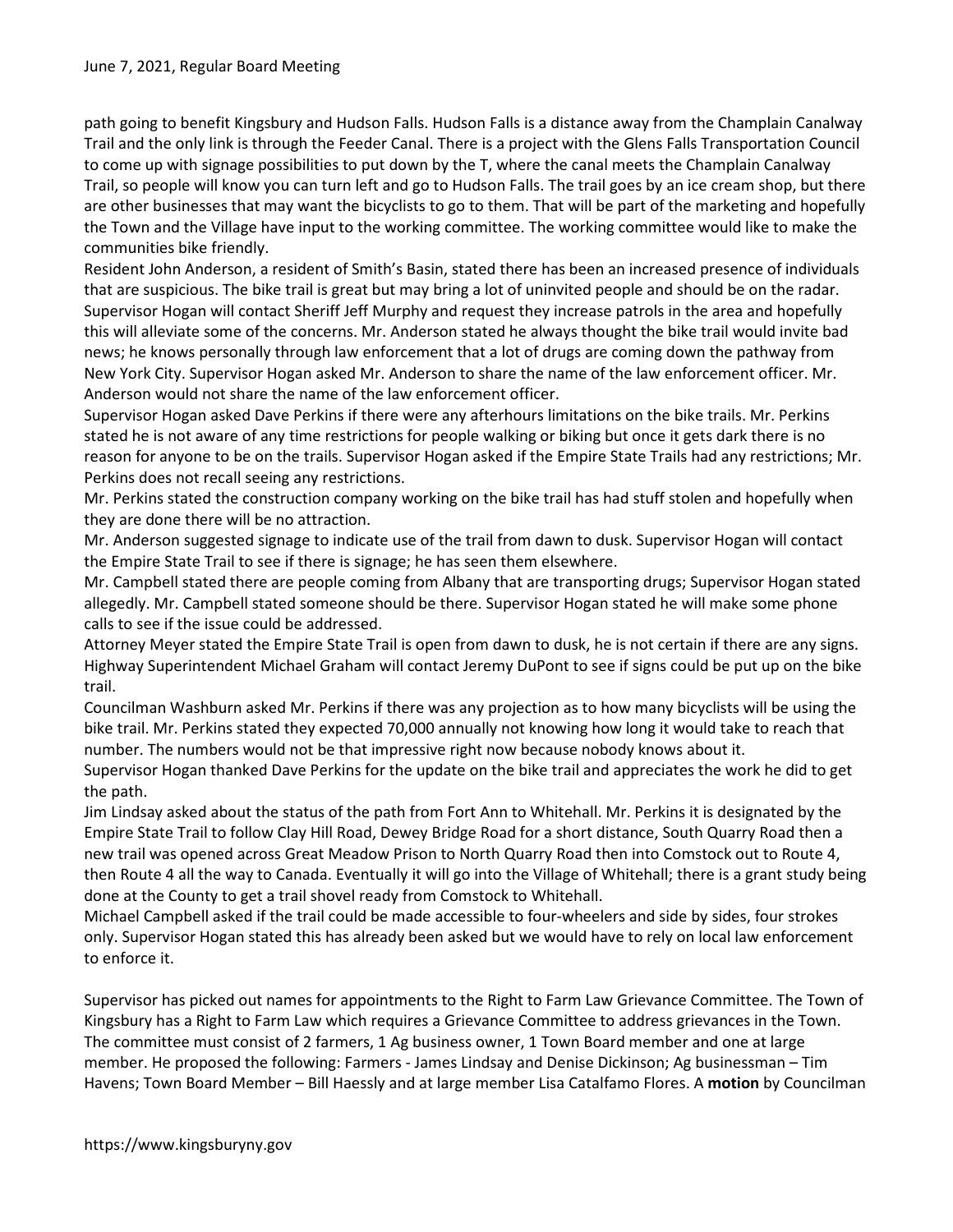Washburn seconded by Councilman Doyle and carried by a vote of 5 ayes to appoint the above named to the Right to Farm Law Grievance Committee.

PUBLIC COMMENT:

Supervisor Hogan opened the meeting to Public Comment due to the number of residents present to address their concerns with events that had occurred in the last few weeks.

Supervisor Hogan received a letter addressed to the EPA from Town resident Maggie Murphy in regard to what had occurred as follows:

## June 6, 2021

Dear Alia, USEPA, Region 2

I am writing to you about the details discussed pertaining to the biosolids stockpiled at location of 2366 Route 149 Hudson Falls, NY 12839. You provided us with information to guidelines as outlined by EPA, where we read section 503 and the chapter book, specifically chapter 5.

\*Mid-March, Residents of 430 Kingsbury Road, Hudson Falls, NY 12839 started to note 2 piles of dark colored material appearing at the above address.

\*Initially, Mike and Maggie thought a carcass was near our home but quickly found out that it was actually reclaimed human waste also known as biosolids.

\*Early April 3 more piles appeared, being stored only a few feet from Rout 149 and the closest house of John Anderson.

\*May, Maggie Murphy called the DEC to request clarification about biosolids. Washington County DEC was not helpful at all and clearly stated "there is nothing you can do; the smell will go away, unless there is a health issue and legal action can be taken."

\*As the weather started getting warmer the odor got much worse especially with a South wind direction.

\*Mike Murphy called Todd Humiston, Kingsbury Town Code Enforcer. He came to our property and spoke with Mike then went to look at the site. He informed Mike that more research would have to be done. An hour later he called back and informed Mike that he spoke with the DEC, and they told him permits are required. He encouraged Mike to call DEC and file a formal complaint.

\*Mike Murphy called DEC and they refused to accept or file a complaint despite health issues noted.

\*Mike Murphy called DEC as letter of health concern was written for Maggie Murphy her physician. He was told that an officer would come out, but nobody came.

\*As the month of May progressed, and the weather became hotter it became clear that the farmer was in no hurry to remove the piles. The smell became very bad, and we avoided any normal Spring activities outside our house and all windows had to be closed.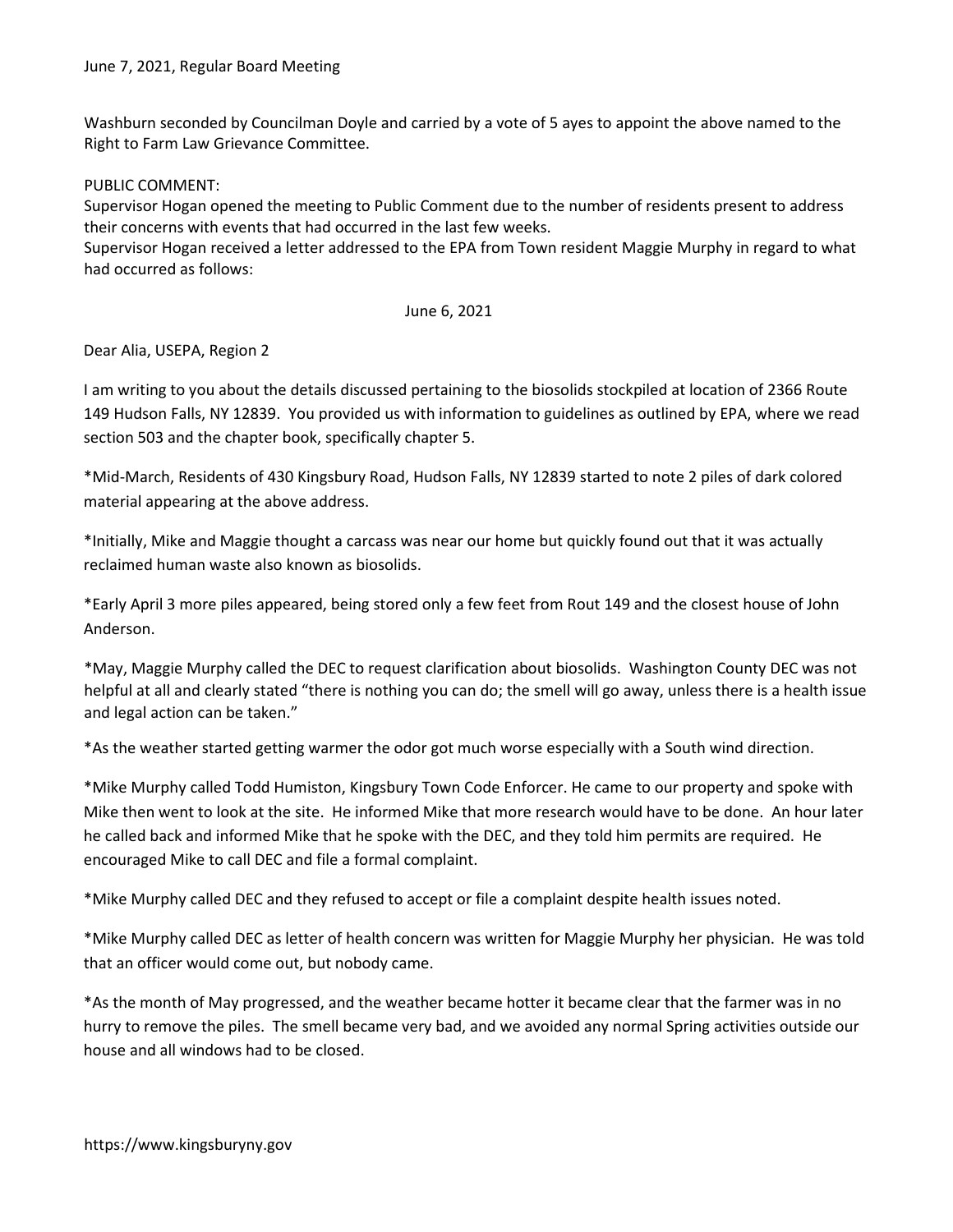\*Mid to late May the smell became unbearable, and it became clear that we the residents of 430 Kingsbury Road suffered from asthma exacerbation requiring treatment of steroids, antibiotics, cough suppressants, and rescue inhalers. Headaches, burning eyes and respiratory challenges were evident with all residents.

 \*During the last week of May, our quality of life had deteriorated significantly as physical and emotional health required treatment, loss of employment due to health issues, inability to enjoy any life events celebrations inside or outside of the house. All windows remained closed, the odor permeated our home, the basement was the worst the air was heavy and difficult to breathe in both indoors and outdoors.

\*May 29, Maggie Murphy spoke with her brother Valentin Kuster, to speak with Dickie or Freddie Burch to come to a friendly solution about this situation. Dickie laughed at my brother, and he said 11 more loads would be coming.

\*May 30, Maggie Murphy used Facebook as a platform to inform Washington County that biosolids are being stored in Washington County and not properly dispersed.

\*May 31, a petition was started and signed by all residents living close to the piles of biosolids. All residents complained of a horrific odor, many suffered headaches, runny nose, burning eyes and respiratory illness.

\*June1, Maggie Murphy called Todd Humiston and explained that the current living situation is unacceptable. He shared that he spoke with the DEC, and all was legal. To my knowledge the DEC did not review any details, visit the site of speak with anyone.

\*Town of Kingsbury Agree to a meeting including an Ag Committee grievance 65-9 to discuss the biosolids situation.

\*June 2 letter for Maggie Murphy, letter to the Town of Kingsbury and petition was delivered to the Town of Kingsbury.

\*June 2, Town Supervisor Dana Hogan call Maggie Murphy. He was interested in my concerns and appeared supportive to assist in this situation.

\*June 2, a gas leak was called in from Connor Lane, approximately half a mile from the pile site, the Kingsbury volunteer fire dept. Responded to the call, only to discover that it was the smell of the piles that alerted a worried resident.

\*June 3 and June 4 Maggie Murphy contacted the Post Star, local Newspaper to alert the residents of Washington County residents that this new practice and many rules were broken.

 \*June 3, Town Supervisor confirmed that biosolids were being shipped from a treatment plant from MA and brought to 2366 Route 149 by Casella Waste Management to be used as fertilizer for farming purposes. Clearly best practices were not completed as the piles of biosolids remained untouched for months. Somehow Dana managed to speak with Casella Waste Management and Dickie Burch. The agreement was to remove the piles and properly dispose of the piles. Paul, from Casella told the residents and town that he would dispatch trucks and loaders to remove the material completely. Despite this agreement the Burch Family started to load the biosolids into the cow manure spreader and started to disperse to land owned by the Burch family, driving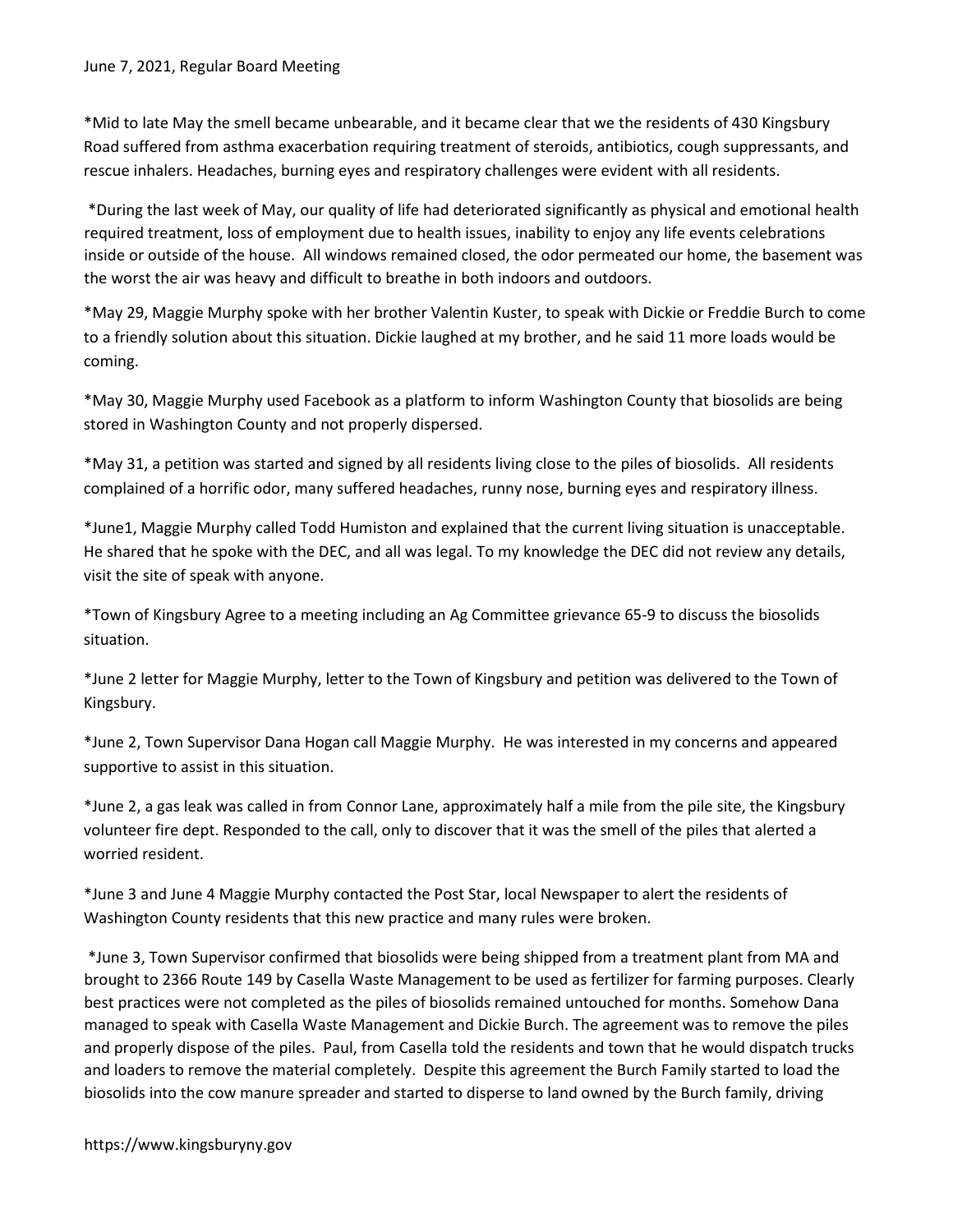across a few towns. They were told by the Town to cease and desist immediately as this was not agreed on. They then stopped and a dumpster was brought to the site where it was filled and left overnight. The DEC told Town Supervisor Dana Hogan that the cleanup would be supervised. DEC was not at the site as noted in person and via video taping.

\*June 4, the dumpster of biosolids was removed and dumped at the Burch farm in Whitehall as evident in the video.

\*June 6, John Anderson, the family closest to the piles received his water test results, positive for coliform and extremely high levels of e-coli. Testing was completed by JB3 Consulting, 553 State Route 149 Suite B, Lake George, NY 12845 and "the sample had a heavy growth to the point where it covered the plate and could not count individual colonies". John and his wife have young children and are expecting another baby in 3 weeks. They are told to not drink or bathe in their water. Other residents are now going to have to test the water at their own expense.

\*The Burch Family, DEC and Casella Waste Management have failed the residents of Kingsbury by their negligence to protect the well-being, physical and emotional health, lack of support as clearly the biosolids were not properly dispersed of. Town of Kingsbury Supervisor, Dan Stec NY State Senator, Carrie Woerner Assemblymember for the 113th District including Washington County. As the piles of biosolids sat for months, the stench became intolerable, and vapors came from the piles. As concerned tax paying residents, many families were impacted by this practice. We have no answers to our questions. How long can a pile of biosolids sit for months before it is deemed not a proper form that was taken from the waste treatment facility. We want to know that proper care was taken in this situation which does not appear to be the case as outlined by both DEC and EPA. DEC and EPA both have documented facts, but it appears that the DEC does not wish to support and uphold the rules as outlined in order to protect the people. As Pictures and videos were taken as encouraged by Alia Roufaeal, EPA, Region 2.

We appreciate any assistance in this matter. Thank you, Maggie and Mike Murphy. 430 Kingsbury Road, Hudson Falls, NY, 12839. 519-480-8686. mmmurphy1015@yahoo.com

 Supervisor Hogan stated it was a tragedy that should not have occurred and apologized for the length of time it took to clean it up. Maggie Murphy requested that a Grievance Committee be appointed to hear the issue about getting the site cleaned up and has questions about the most recent events. Supervisor Hogan asked if she was satisfied with the cleanup or would she like the Grievance Board to address this or perhaps meet with Mr. Burch as well as yourself and the group. Ms. Murphy has no interest in meeting with Mr. Burch because that has been addressed by her brother Valentine Kuster. She would like to include the Anderson's because they have been impacted the most and it is responsible for Mr. Burch to clean up properly. The concern is what is this material that has been sitting for months and where is the DEC to determine if this is properly cleaned up; It could impact 4 wells and the safety of humans. Supervisor stated at 1:30pm – 2:00pm the Department of Health and the DEC were going to meet to address the concerns and how to address them further; particularly the well. Ms. Murphy asked if all the Board members were aware of what happened, Supervisor Hogan stated he has emailed the Board with all details of the incident and has shared the letter she sent to the EPA.

Supervisor Hogan has sent a letter to Senator Dan Stec, Assemblywoman Carrie Woerner and Ag Commissioner Howard Ball requesting their support in reviewing laws related to biosolids.

Supervisor Hogan stated Casella needs to do a better job on managing their product; the product was dumped knowing it wasn't being distributed.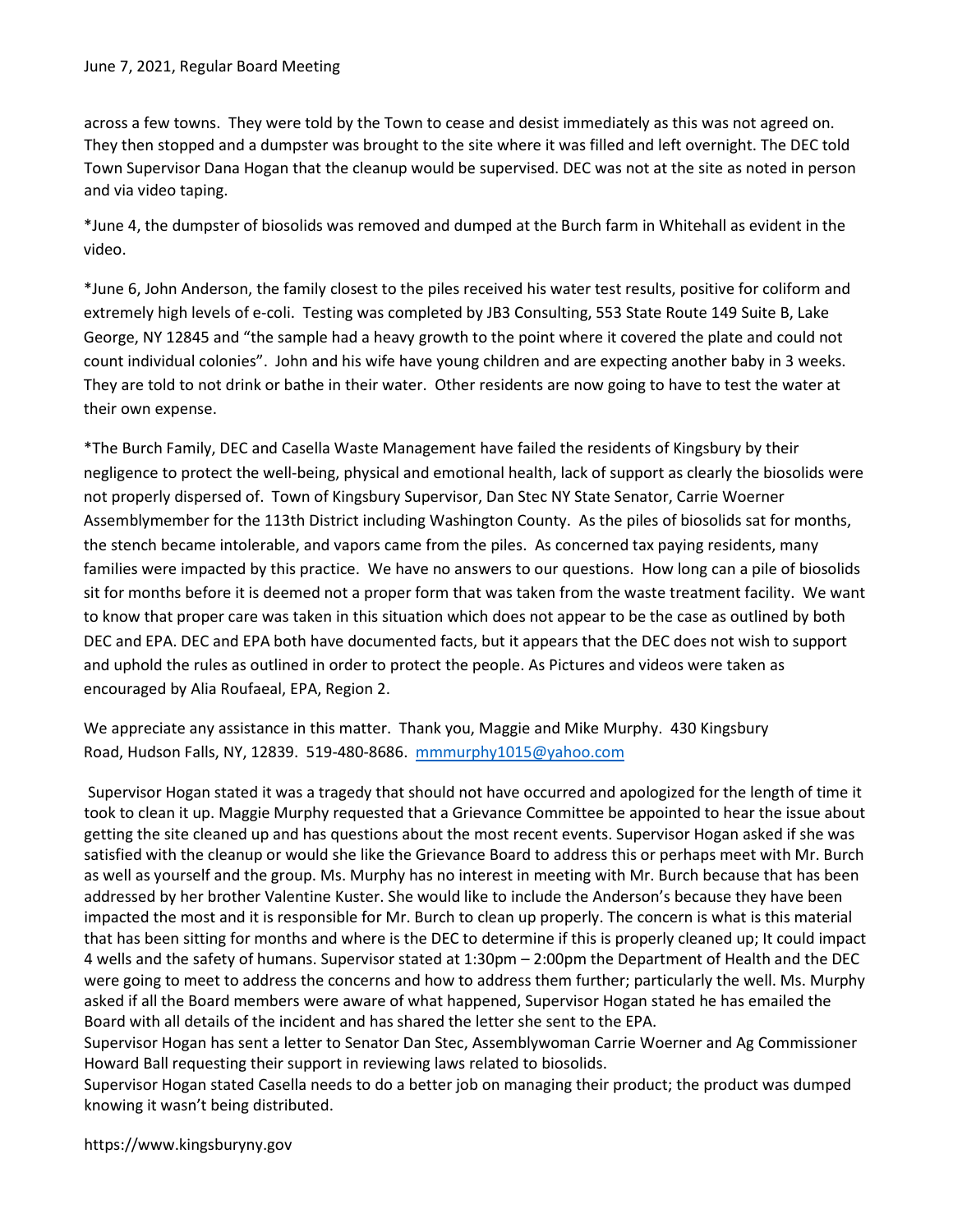Resident John Anderson stated that was not true, Casella did not dump that product knowing that it wasn't being used properly, that is why it got cleaned up within 24 hours.

Supervisor Hogan asked where Casella dumped the product; Mr. Anderson responded it was dumped in Fort Ann.

A discussion about the delivery of biosolids and other details about the product began with comments from John Anderson and Tim Havens. Tim Havens stated the product has requirements that it cannot be stored or distributed within 200 feet of a well and cannot be used 25 feet of an adjoining property line. Supervisor Hogan asked where he got the information from; Mr. Havens responded it came from Casella. Enforcement Officer Humiston is unable to get any information from Casella. Supervisor Hogan asked Mr. Havens to get the information from Casella in writing.

Maggie Murphy stated aside from everything else we all know it was mismanaged and would like to move this along and come to an agreement that they are not going to tolerate this anymore. She does not care who did it but does not want to repeat the episode.

James Lindsay stated the word incorporate does not mean spreading; incorporate means mixed with the soil. John Anderson stated incorporate means get it in the ground; Casella does not want this sitting around. He asked why is this in our town, people are able to obtain it and it created the problem it did. There is an unspoken rule with the seller and the end user, which is the farmer, to get it in the ground and why is there no regulation. John Anderson stated initially he suggested buying a big tarp to cover the pile. Maggie Murphy stated her disagreement and stated this was mismanaged by Casella and the farmer.

Mr. Anderson also stated Casella will no longer do business in Kingsbury, NY.

He also stated he is 100% the most impacted by this incident. Supervisor agreed he was definitely the most impacted and he sympathizes with what he is dealing with; he was there, and it was awful.

Mike Murphy stated he did a lot of research and there are a ton of EPA regulations which are not being followed; there is no one to enforce the regulations.

Amy Kuster is a resident whose husband and family have farmed for many years in Kingsbury and stated as a resident the right to farm is very important, and there are many things that neighbors of a farm tolerate. The incident was incompatible with life on the farm or in the area and the Anderson's are the most affected. People using the bike path were affected, people driving to work were affected. She has noticed more of these black piles on other farms and hopes the grievance committee can put into place steps that would prevent this from happening again, not only in Kingsbury. Many of the goals that we have as a community are impacted negatively by this practice. It is not the same as spreading of manure or clearing of hay or plowing or making the road inaccessible because of heavy equipment. It makes you want to sell and move away.

Caitlin Anderson stated they could not put their house on the market for \$20.00 and their quality of life is gone. Scott Lindsay asked what the next detailed step was for the Board, what is the future of the ground it was spread on and will testing have to occur monthly.

Supervisor Hogan stated the Town is waiting on the response of the joint meeting with the Department of Health and the Department of Environmental Conservation and there should be some kind of a feedback in 24 hours. It is his hope that the wells are taken care or addressed in some capacity. The Anderson's are in a bad situation right now.

Caitlin Anderson is angry because she is bathing her 14-month-old son in e-coli water.

Supervisor Hogan has asked that our state representatives review the regulation and the enforcement of biosolids. It sounds like there are regulations and laws on the books The DEC said the product is legal and there is nothing they can do; but the storage and application does not seem valid. Supervisor Hogan would like to see a comprehensive review of the sale, the transport, the distribution, the management of the storage and the application of the product. The Town of Kingsbury may outlaw the use of this product in our Town with the support of the Town Board.

John Anderson stated when Casella showed up in his driveway to remove the pile of biosolids, the driver told him he was the most affected person by this. The driver stated this product is designed to be in the ground in 3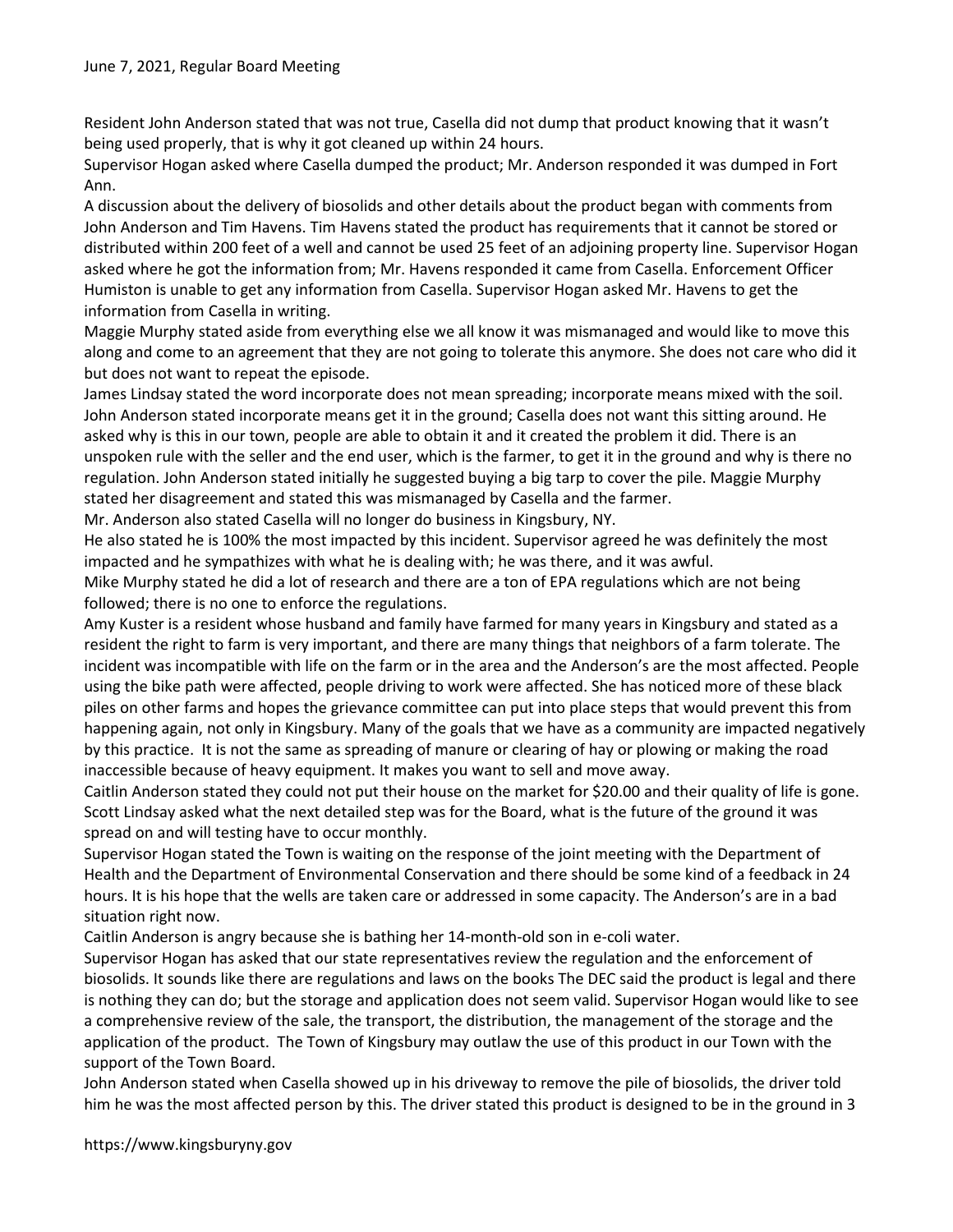days, it is an unspoken thing; 5 days if the weather is bad. The product needs to be in a rubber-sealed tail-gated truck, it needs to be covered and they have a permit to do this coming from Massachusetts. The product was moved in 1970's, 1980's manure spreaders, in an open spreader and in a personal dump trailer owned by the Casella worker. The product was hauled 6 miles through our community in an uncovered roll-off and then dumped in another community. The permit to handle this was completely disregarded. The mishandling of this product is on video.

Caitlin Anderson stated their 14-month-old son has not been feeling well and will be tested for e-coli. They are defeated and can't live in their home because they have no water.

Councilwoman Havens asked the Anderson's to document everything, your feelings, your concerns, and the appointment with your child. Councilwoman Havens suggested they read an EPA document Part 503 which could be searched on a computer. It is a 180-page document which states there are no regulations for EQ Biosolids, which is what Casella sent, unless set by the EPA or state permitting authority on a case-by-case basis for bulk biosolids to protect public health and the environment. They can say there are no regulations until it becomes a public concern. Councilwoman Havens suggest they contact the DEC constantly, let them know how you feel, document everything and have them test your well.

Councilwoman Havens asked the Board members to ban the use in Kingsbury until the EPA has completed a proper review of the toxins and pathogens in the biosolids. In the 503 there is a list of the heavy metals, the product cannot be spread if the heavy metals reach a certain level.

Tim Havens stated a farmer in the county that uses this product said Hartford has an ordinance against the use of it. Enforcement Officer Humiston stated sludge, this is not considered sludge. A farmer in Greenwich had this product delivered in November, ground conditions did not allow it to be spread, it froze, thawed in the spring and people for a mile thought there was an LP gas leak.

Mr. Havens askes the Town Board to pass an emergency law against the use and importation of human sludge bio-waste to be spread on the fields in the Town of Kingsbury. He also suggests the Town Board, the Anderson's and everyone in attendance implore Casella's to drill a deep well for the Anderson's; have Casella pay for it, they do not need the bad publicity. This is an emergency crisis which be dealt with immediately so the Anderson's can move on with their life. Water is a necessity, not a luxury.

A discussion followed about the depth of wells.

James Lindsay stated when there was an issue on Harrison Avenue the state provided a water trailer. Maggie Murphy clarified that it was not Casella or Dickie Burch, it was Dana Hogan, Todd Humiston and the Town that moved it along to have the pile removed and she appreciates it. She is concerned that the farmer will not stop bringing the material from his place back to his property in Kingsbury.

Supervisor Hogan asked Attorney Meyer the likelihood that the Town could draft something quickly to get this approved; is a public hearing required or can we do to cease and desist order.

Attorney Meyer stated a Public Hearing is required; the Town could enact a moratorium with no notice. He has not researched the legality or enforceability of such a moratorium, so that may not work as a quick fix. Washington County has been composting human waste in Kingsbury for a long time and is that biosolids? Supervisor Hogan replied that it would be, but not land application. It is mulch which has a regulated process which is overseen by a lot of people. Attorney Meyer would like time to research to make sure that a law is necessary and proper and properly drafted to be focused on the issues and to know what is being regulated. Councilman Haessly stated the situation falls under public nuisance just from the odor.

Attorney Meyer stated it is a private nuisance, the impacted landowners could sue. There is not a hard and fast rule that when 3 properties are impacted it becomes a public nuisance.

Supervisor Hogan stated that the public nuisance law would allow a notice of remedy of 30 days. A resident stated 30 residents signed a petition which would make it a public problem.

Enforcement Officer Humiston there was fireman for an LP gas leak response and there have been police responses so it would fall under the public nuisance law. There is also a right to farm law that would require for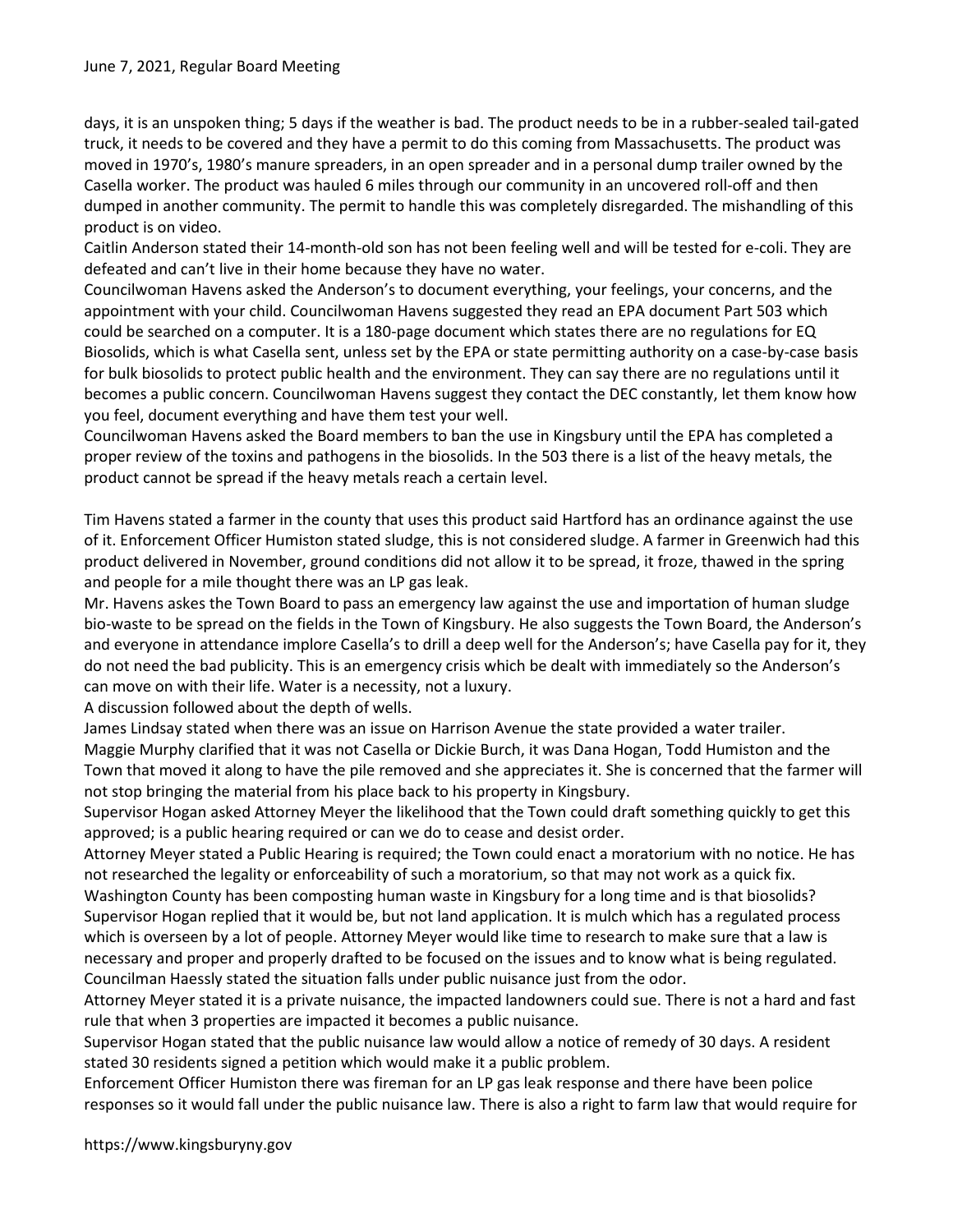the grievance committee to meet. The farmers get special treatment, some leeway, when it comes to the Town's Public Nuisance Law.

Councilman Washburn asked if the Board could put on a moratorium effective immediately and let the farmer know the Town has that and, in the meantime, the Town Attorney does research. It would be enough to let the farmer know that we are not going to allow it to be spread while the Board makes it a law in the books. Enforcement Officer Humiston the biosolids are everywhere and they are used by Disneyland, Disney World, probably in most of your gardens, the local landscaping companies. It is sold at Home Depot and Lowe's. If applied properly, he thinks it is a large-scale project. Casella made a lot of comments and minutes later Casella was doing the opposite. Police and fire response; this is a large-scale issue due to mismanagement. Casella did not fix the problem; Casella moved the problem to a neighboring community and made it their problem; 1200 cubic square yards still has not been utilized. He feels the Board should act on this and pass a law that is enforceable.

Supervisor Hogan stated he believes there are Towns in the State of New York that have passed laws. Maggie Murphy stated she has done research and the State of Maine has banned many because agriculturally it has affected farmers; their blood contents are high in metals; carcinogens. Cows have died; there are companies like Heinz, DelMonte, who are refusing to buy the products; but it goes back to the mismanagement of the farmer and his buddy deal with Casella. She does not want this product in her backyard.

Supervisor Hogan stated the Town has addressed the problem; but he cannot promise the farmer will not spread the product in a field. He would prefer to get the law correct; allow Attorney Meyer to do some research, rather than try to do something on an emergency basis unless the Board proposes a moratorium.

Councilman Haessly stated in the meantime the people need help with the water and is there a way to supply them with a tank.

Supervisor Hogan asked Highway Superintendent of Highways Graham responded they have a non-potable water tank. Superintendent Graham will reach out to FEMA.

Councilwoman Havens stated Rosick's has tanks, but they are not clean yet.

Councilman Haessly suggested contacting the National Guard who has water buffalos.

Councilman Washburn suggested contacting FEMA for a water tank because there would be no expense, someone would have to pay Rosick's for it.

John Anderson spoke with Sam Hall, Washington County Chairman of the Board of Supervisors, and told him what was going on. He believes there are laws about this style fertilizer, possibly not this specific style. Mr. Anderson is concerned the product cannot be stopped with one law because the product can be modified and named something else that may be acceptable.

Tim Havens stated anyone that is buying this product in Washington County is not paying the full value of the trucking from Quincy, Massachusetts, so that means it is being subsidized probably by the municipality where it is being created in their wastewater treatment plant. The product is then pelletized and as far as he is concerned it is a bad product and a bad idea for us to condone it in anyway.

Word is the farmer has piles of the product on his primary farm in Kingsbury. Mr. Havens asked how much of the product left on a Casella Organics truck the other day to be dumped in Fort Ann. A resident stated four loads left illegally without a tarp. The discussion continued.

Mike Murphy asked if the Town had taken into consideration the possible impact on the Champlain watershed. Supervisor Hogan stated it had been mentioned to the DEC and EPA.

Councilwoman Havens stated if it is within 33 feet of a US waterway, including creeks it is something the EPA would be on right away.

Richard McQueen lives about a mile north of the Anderson's. The old canal goes right behind his house, the water smelled and was gray like he had never seen before. The discussion continued.

Caitlin Anderson stated the product is organic and should be stored where it is cool, but when it sits for 3 months in 90-degree weather, baking in the sun, steaming, and raining the product becomes something it is not anymore. The product then contaminates everything in its path and is no longer an organic product.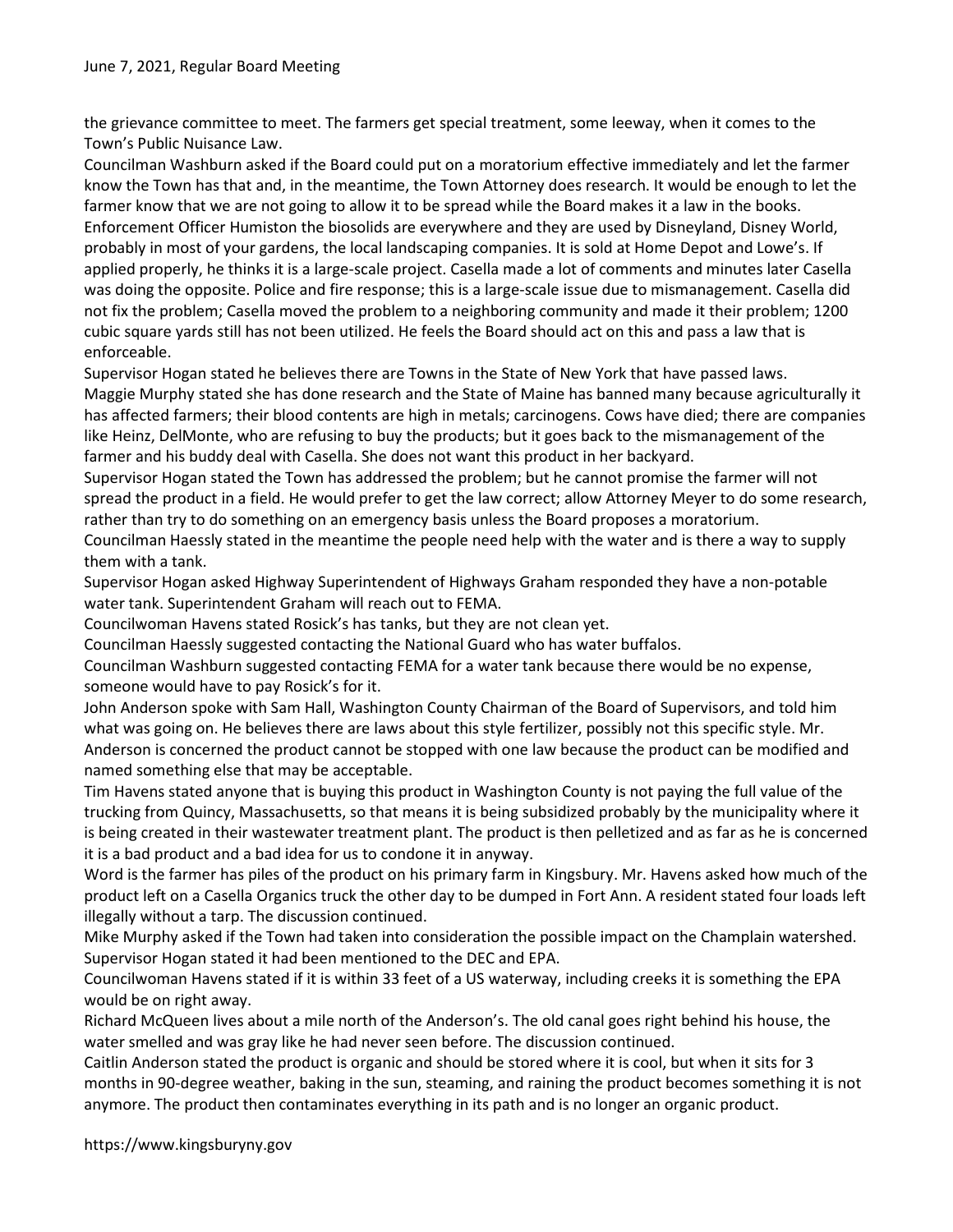Supervisor Hogan stated the name of the company is Casella Organics, but they do not use it in the product description, and he does not think it is actually organic.

Caitlin Anderson stated when they received the results of the water testing her husband called Paul of Casella. Paul stated it did not come from them because they are organic, the results indicate bacterial growth which takes us off the hook.

Councilman Haessly is concerned it is a dangerous product if it goes into the soil used to grow hay, corn and crops. Sewers have infiltration of salt, oils that come from vehicles and some sewers are tied into stormwater sewers.

Caitlin Anderson stated we know for a fact the product was mishandled by the farmer, we know for a fact the way it was shipped from Point A to Point B was mishandled, Casella said it was. She asked if the farmer could be issued a citation for not having the product in the ground in a timely manner and for not following the regulations on the Right to Farm. She asked for disciplinary action to the farmer who is not being held accountable. The Town does not have the ability for disciplinary action to the farmer.

Enforcement Officer Humiston stated the laws are EPA Laws which the State cannot enforce. He spoke with someone from DEC in Region 5, he admitted more laws are needed at the State level that mirror the EPA laws. John Anderson would like a copy of the permit for the transport of the product. Supervisor Hogan will try to get a copy of the permit. Supervisor Hogan requested a copy of the MSDS (material data sheet), and Casella did not respond.

Attorney Meyer stated to the extent permits are required whether it is DEC, EPA, whomever the regulatory is all those permits are public record and are available to anyone. Attorney Meyer explained if he sent a letter to the Town Clerk, she has 5 days to reply, she can reply I will get you the document in a reasonable amount of time which could be 8 months or 1 ½ years. The Attorney will do everything he can to get all the necessary record. Jim Lindsay suggests time be spent fixing the Anderson's problem. The Town Board needs the legislation, we need to protect the Town, but it is going to be a long process which will take more than two weeks and just because you have a law it does not mean the law cannot be contested. Supervisor Hogan feels rushing a moratorium is not going to accomplish what the Board wants to do. Attorney Meyer stated the Board needs to determine the definition of biosolids, then the law can follow.

Caitlin Anderson stated they would be the number one step to get things going because their well is positive and now, they must do this legally. Once they prove where the e-coli came from with an environmental lawyer, which will cost them a fortune, it will be easier to pass a law.

Councilman Haessly suggested the Anderson's concentrate on getting clean water with a filtration system and the system could be installed quickly. Councilwoman Havens stated the first goal is getting good water.

Tim Havens stated it was not fair the Anderson's to dig into their own money to pay for an attorney. Someone must advocate for them. They were turned down by two attorneys to fight their case. Casella should stand up and take care of these people.

Supervisor Hogan stated he did send a text to John Kelly to take into consideration what they had done to this neighborhood.

Caitlin Anderson stated they are not owning it and she hopes this does not happen to their friends or neighbors. A resident asked to be updated so they would like accurate information, so they know what is going on.

Councilman Haessly suggested the residents provide their email on the sign in sheet.

Scott Lindsay stated with the ever-changing substance the Town may not receive an MSDS sheet with information the Town wants.

 Supervisor Hogan stated he doubts if the Town receives anything at this point. Unfortunately, they are not a public office, and they don't have to share it with the Town.

James Lindsay stated they won't refuse giving the information, but it takes a lot of time.

Maggie Murphy stated she is hopeful that Alia of the EPA is going to be helpful. Supervisor Hogan stated she seemed very interested, in what happened. Alia told Maggie Murphy not to let anyone bully her. Mike Murphy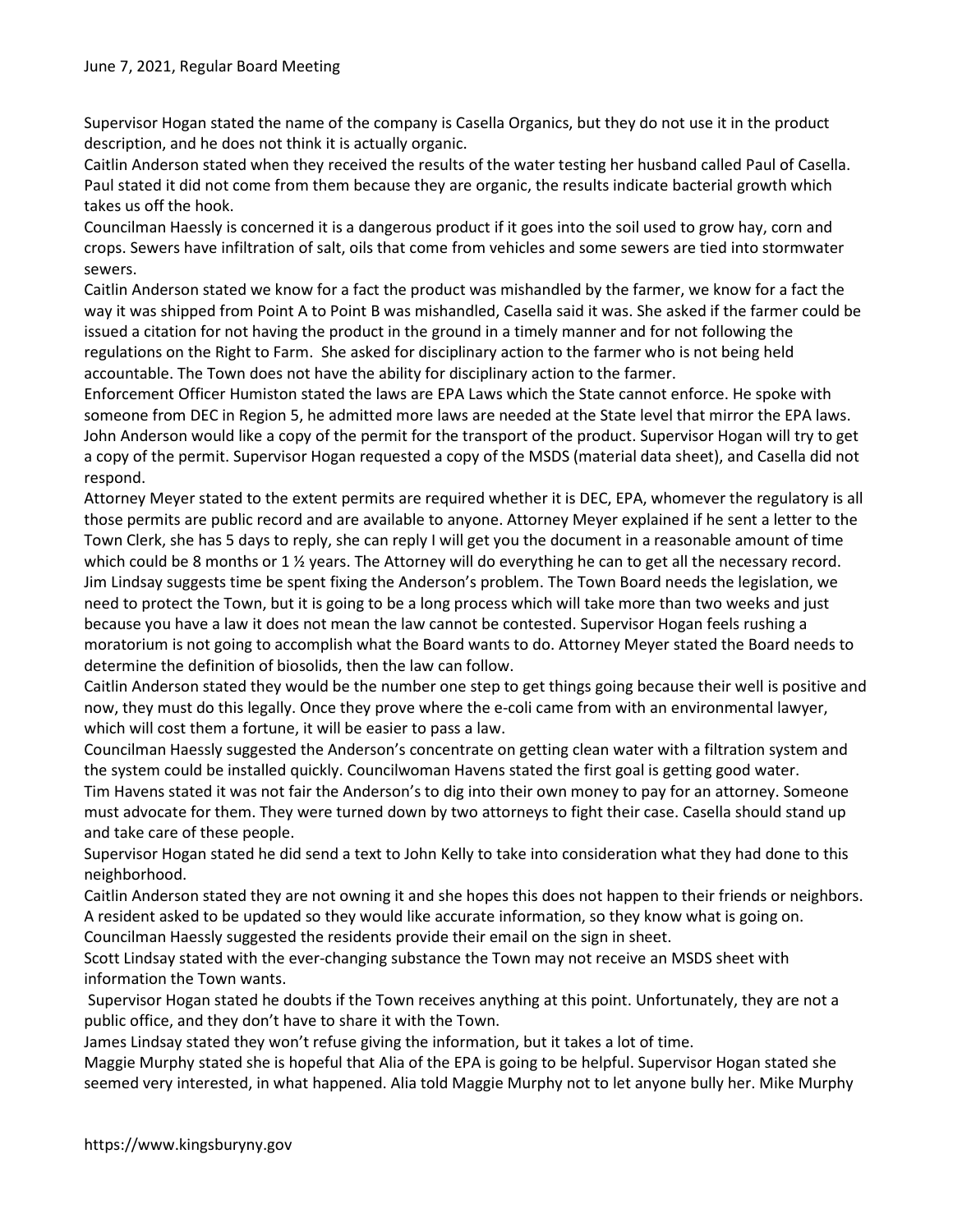stated he thinks Alia was referring to the DEC. He attempted three times to make a formal complaint to the DEC and they absolutely refused.

Supervisor recommended everyone file a formal complaint to the DEC. Mike Murphy again stated DEC refused to accept his complaint. Supervisor Hogan does not understand how the DEC can refuse to accept a complaint. Enforcement Officer Humiston suggested they email Assemblywoman Carrie Woerner's office to report that DEC is refusing to accept their complaint. Councilwoman Havens suggested they contact Congresswoman Elise Stefanik's office for the EPA.

John Anderson asked if they could use the petition that was signed as a formal complaint. Supervisor Hogan suggested a letter be drafted and everyone sign it. Enforcement Officer Humiston stated it needs to be specific with their concern with their property. Mike Murphy stated he had a doctor's note about health issues caused to his wife had due to her asthma and they refused to allow him to send it to them. The DEC said they would send an officer out, but nobody ever came.

Councilwoman Havens asked John Anderson if he had a sample of the biosolid. Mr. Anderson stated he has a sample that he got off the road. She stated she has information from Cornell about submitting a sample so they can test for heavy metals at a \$30.00 charge. If the test results indicate the heavy metal count is too high that could be turned over to the EPA.

Enforcement Officer Humiston stated the DOH does have a way to pinpoint where the contamination came from. Mr. Anderson stated he was told it would take multiple test samples through the yard.

Time Havens formally requested the Board invite Casella to the next Town Board Meeting. Supervisor Hogan stated at the next Town Board Meeting, a Public Hearing is scheduled but he will try to get them at a meeting. John Anderson stated John Kelly of Casella has interest in discussing anything that happened in the Town of Kingsbury. Supervisor Hogan suggested John Kelly stay away, a cooling off period was needed and he agreed, but he did state he would attend the meeting. John Kelly is the Regional Director of Sales for Casella. Supervisor Hogan stated he would invite Casella to a meeting but feels it would be an infomercial about the safety of the biosolid, but he is not convinced they will show up. Supervisor Hogan stated no one in the room is an expert on the product they are pushing. He would like has someone from Cornell Cooperative Extension or someone from the Albany EPA to join the Town in a meeting. Supervisor Hogan spoke with Aaron Gabriel of the Cornell Cooperative Extension who endorses the biosolids product and believes it is safe to use. He also said there were limits on application and suggested you don't want to apply the product where there are homes because of the smell. The farmer said he would follow up to get a better idea of where they are supposed to use it.

Supervisor Hogan does not want a meeting with Casella to be a violent issue; everyone is very angry, and he fears it could potentially turn into a violent issue if emotions get out of hand. He would like to present everything in the appropriate form and know the right questions to ask. He would like to have the permits in hand and know what the law allows and address it with them. He emailed Jeff Weld, the Director of Community Engagement for Casella requesting for a phone call to discuss the management and distribution of the product, but he will not call him.

At 8:49 PM the Board took a recess. The meeting resumed at 8:54 PM.

Supervisor Hogan reported Todd Humiston has notified the Town he will no longer be providing cleaning services for the Town Hall. Mr. Humiston has made a recommendation, that Mike LaRose is willing to assume the role if the Board is interested. It would be an added position for him as he works with the Town DPW, for the same fee that Mr. Humiston received. A motion by Councilman Washburn seconded by Councilwoman Havens and carried by a vote of 5 ayes for Mike LaRose to provide cleaning services for the Town Hall at the same rate of pay received by Todd Humiston.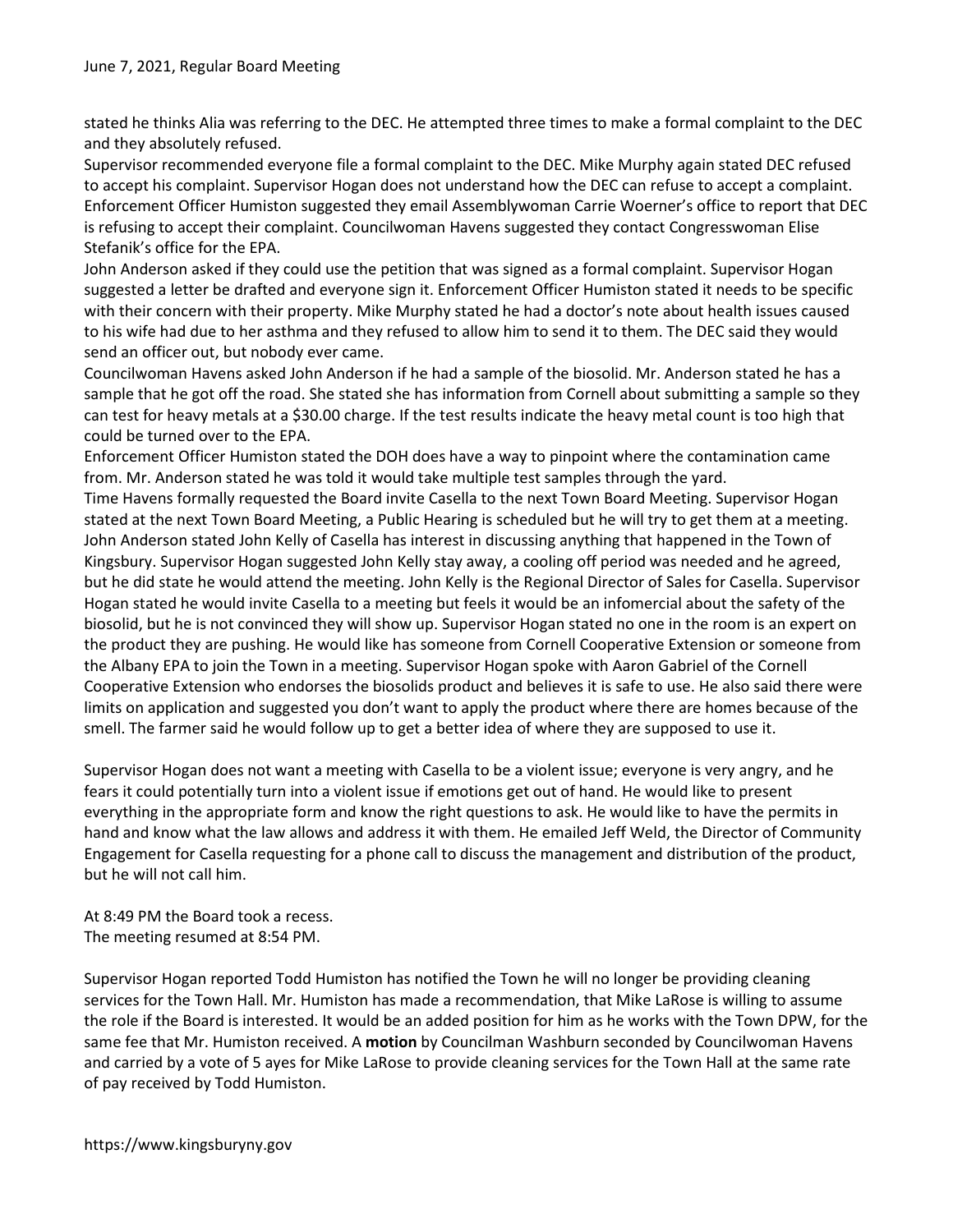# TOWN CLERK REPORT:

The first Town Board Meeting in July is scheduled for July 5, 2021; Town Hall is closed in observance of the Fourth of July. The Board will discuss at the next meeting if the meeting should be re-scheduled. Notice was received from the Washington County Public Health that rabies clinics will be resumed with clinics scheduled at the Town of Kingsbury Highway Department on October 2, 2021, and November 9, 2021. A notice will have to be prepared for a Solar Workshop on Thursday June 24, 2021, at 6:30 PM. Maria McCashion NYS Archives has scheduled a visit to Town Hall on June 22, 2021. Her last visit was in December 2019 before COVID-19.

## HIGHWAY REPORT:

Supervisor Hogan received the following letter from the NYS Canal Corporation supporting a speed limit reduction on Town Path Road:



**NEWYORKCanal** STATE

ANDREW M. CUOMO GALLEY OUT BRIAN U, STRATTON BRIAN U, STRATTON Governor **Chairman** Chairman Chairman Direc.lor

April 26, 2021

Supervisor Dana Hogan Town of Kingsbury 6 Michigan Street Hudson Falls, NY 12839

Re: Towpath Road

Dear Supervisor Hogan,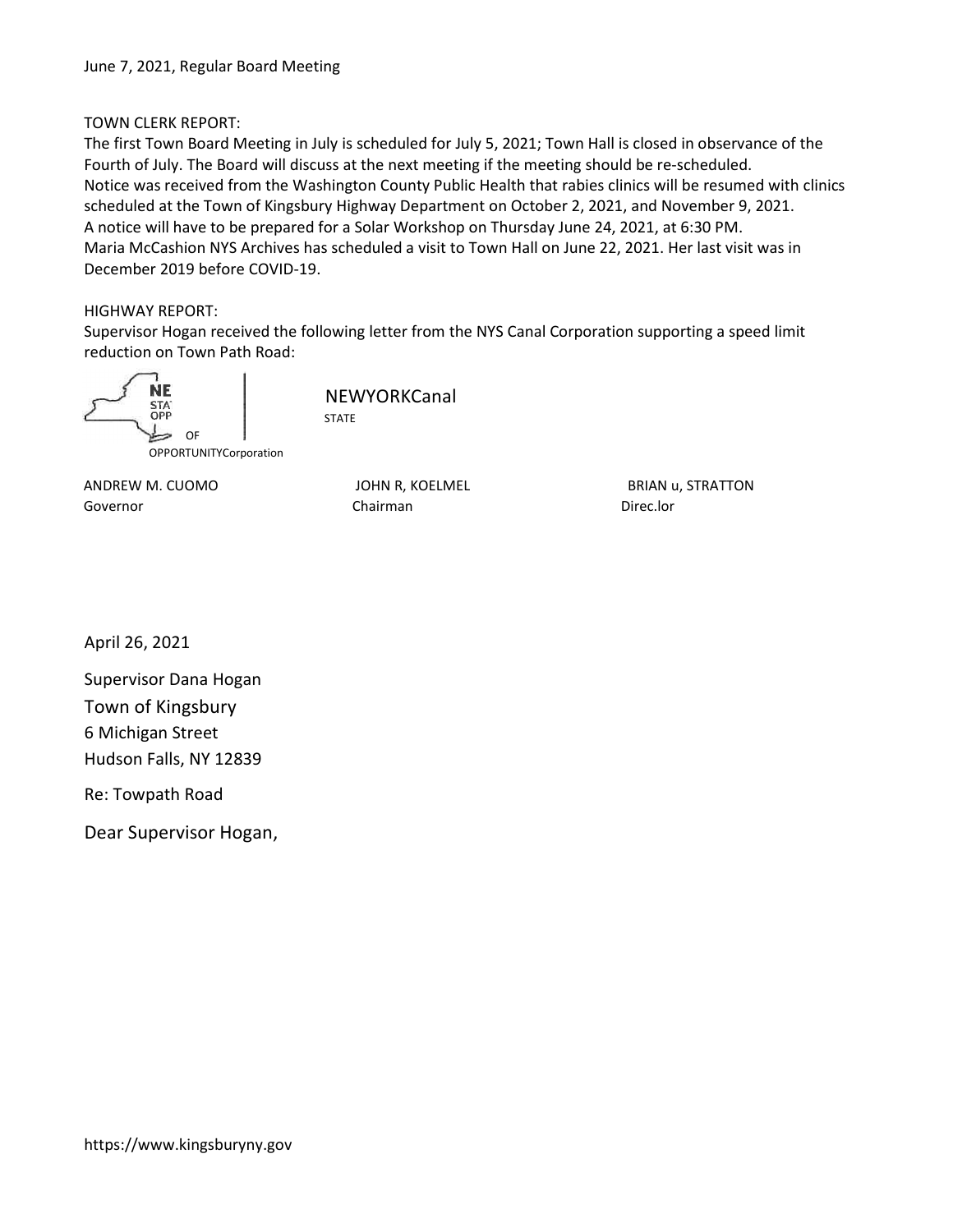#### June 7, 2021, Regular Board Meeting

I am writing to express my support for a traffic study to evaluate a speed limit reduction on Towpath Road in the Town of Kingsbury. With the completion of two new Empire State Trail (EST) segments connecting to Towpath Road at New Swamp Road and underneath State Route 196, along with routing of the EST on Towpath Road between these points, bicycle and pedestrian traffic has seen a marked increase in recent weeks. Because it is a dirt road, Towpath Road does not have any clearly delineated bike lanes or shoulders for pedestrians. The safety of trail users in this area warrants a closer look at the situation and a possible reduction in the speed limit.

Towpath Road lies on Canal Blue Line lands under the jurisdiction of the Canal Corporation. However, the Town maintains the road as a local highway under a use and occupancy permit from the Canal Corporation. I also understand that Towpath Road is listed in the Local Highway Inventory for Washington County. As the underlying landowner, the Canal Corporation supports any efforts by the town and county to review Towpath Road and adjust the speed limit to create an environment that is safer and more welcoming for trail users.

If you require additional information from me while pursuing this matter, please do not hesitate to contact me as needed.

# Sincerely,

Joseph Moloughney

Highway Superintendent Michael Graham is seeking a resolution for permission to request a speed limit reduction on the Towpath Road. A motion by Councilman Doyle seconded by Councilman Washburn and carried by a vote of 5 ayes granting permission to Superintendent Graham to request a speed limit reduction on Towpath Road.

The Barnstormers Snowmobile Club trail is at the edge of the property at the Highway Garage. There is a bridge that constricts some of the water flowing through they asked if they purchased some culverts if the Town would dig and put gravel over it for them. The Board has no objections; it is on Town Property.

## COUNCIL REPORT:

Councilman Washburn reported there was conversation recently about the computers. He reached out to Adirondack Tech to get a jump start on it because currently the Town is operating without a server and having issues with computers. He has received a quote from ADK Techs and was not certain how to proceed. Supervisor Hogan asked if this should go out to bid; Attorney Meyer responded it has to go out to bid. The discussion continued.

Attorney Meyer stated the Board is looking for recommendations and you could have somebody that has some expertise, or you could write an RFP that is vague enough that allows ADK to respond to the bid and include language in the bid that also says or something similar with an explanation that says why. That will enable someone else to come and to say they will do the exact same thing, and this is their proposal.

Councilman Doyle asked if the County IT Department had any specs that the Town should be operating under. Supervisor Hogan has an IT meeting tomorrow and will ask that question.